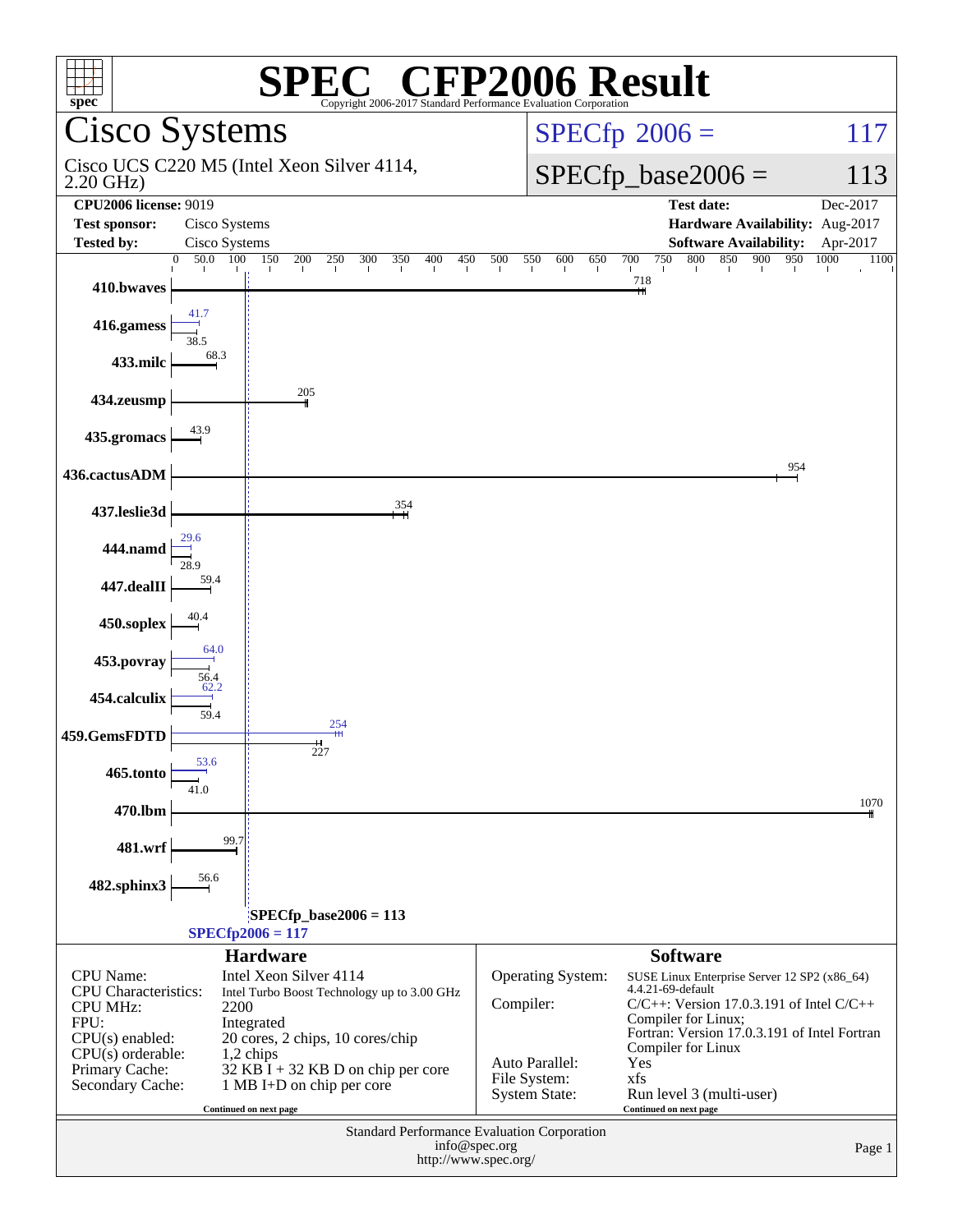

## Cisco Systems

#### 2.20 GHz) Cisco UCS C220 M5 (Intel Xeon Silver 4114,

 $SPECfp2006 = 117$  $SPECfp2006 = 117$ 

### $SPECfp\_base2006 = 113$

| <b>CPU2006 license: 9019</b>         |                                                                                                          |                                                            | <b>Test date:</b><br>Dec-2017             |  |  |  |
|--------------------------------------|----------------------------------------------------------------------------------------------------------|------------------------------------------------------------|-------------------------------------------|--|--|--|
| <b>Test sponsor:</b>                 | Cisco Systems                                                                                            |                                                            | Hardware Availability: Aug-2017           |  |  |  |
| <b>Tested by:</b>                    | Cisco Systems                                                                                            |                                                            | <b>Software Availability:</b><br>Apr-2017 |  |  |  |
| L3 Cache:<br>Other Cache:<br>Memory: | 13.75 MB I+D on chip per chip<br><b>None</b><br>384 GB (24 x 16 GB 2Rx4 PC4-2666V-R,<br>running at 2400) | <b>Base Pointers:</b><br>Peak Pointers:<br>Other Software: | $64$ -bit<br>$32/64$ -bit<br>None         |  |  |  |
| Disk Subsystem:<br>Other Hardware:   | 1 x 600 GB SAS HDD, 10K RPM<br>None                                                                      |                                                            |                                           |  |  |  |

**[Results Table](http://www.spec.org/auto/cpu2006/Docs/result-fields.html#ResultsTable)**

| Results Tadie                                                                                                                                      |                |              |                |       |                |              |                |              |                |              |                |              |
|----------------------------------------------------------------------------------------------------------------------------------------------------|----------------|--------------|----------------|-------|----------------|--------------|----------------|--------------|----------------|--------------|----------------|--------------|
|                                                                                                                                                    | <b>Base</b>    |              |                |       |                |              | <b>Peak</b>    |              |                |              |                |              |
| <b>Benchmark</b>                                                                                                                                   | <b>Seconds</b> | <b>Ratio</b> | <b>Seconds</b> | Ratio | <b>Seconds</b> | <b>Ratio</b> | <b>Seconds</b> | <b>Ratio</b> | <b>Seconds</b> | <b>Ratio</b> | <b>Seconds</b> | <b>Ratio</b> |
| 410.bwayes                                                                                                                                         | 19.1           | 712          | 18.9           | 718   | 18.8           | 723          | 19.1           | 712          | <b>18.9</b>    | 718          | 18.8           | 723          |
| $416$ .gamess                                                                                                                                      | 509            | 38.5         | 508            | 38.5  | 509            | 38.5         | 469            | 41.8         | 469            | 41.7         | 470            | 41.7         |
| $ 433 \text{.}$ milc                                                                                                                               | 134            | 68.4         | 135            | 68.2  | 134            | 68.3         | 134            | 68.4         | 135            | 68.2         | <u>134</u>     | 68.3         |
| 434.zeusmp                                                                                                                                         | 44.0           | 207          | 44.6           | 204   | 44.3           | 205          | 44.0           | 207          | 44.6           | 204          | 44.3           | 205          |
| 435.gromacs                                                                                                                                        | 163            | 43.9         | 162            | 43.9  | 162            | 44.0         | 163            | 43.9         | 162            | 43.9         | 162            | 44.0         |
| 436.cactusADM                                                                                                                                      | 12.5           | 954          | 13.0           | 922   | 12.5           | 955          | 12.5           | 954          | 13.0           | 922          | 12.5           | 955          |
| 437.leslie3d                                                                                                                                       | 26.1           | 361          | 27.9           | 337   | 26.5           | 354          | 26.1           | 361          | 27.9           | 337          | 26.5           | 354          |
| 444.namd                                                                                                                                           | 278            | 28.9         | 278            | 28.9  | 278            | 28.9         | 271            | 29.6         | 271            | 29.6         | 271            | 29.6         |
| $ 447 \text{.}$ dealII                                                                                                                             | 193            | 59.4         | 193            | 59.3  | 193            | 59.4         | 193            | 59.4         | 193            | 59.3         | 193            | 59.4         |
| $450$ .soplex                                                                                                                                      | 205            | 40.6         | 206            | 40.4  | 207            | 40.2         | 205            | 40.6         | 206            | 40.4         | 207            | 40.2         |
| 453.povray                                                                                                                                         | 94.2           | 56.5         | 94.4           | 56.3  | 94.3           | 56.4         | 83.1           | 64.0         | 83.2           | 64.0         | 83.2           | 63.9         |
| 454.calculix                                                                                                                                       | 139            | 59.4         | 139            | 59.4  | 139            | 59.3         | 133            | 62.2         | 132            | 62.3         | 133            | 62.0         |
| 459.GemsFDTD                                                                                                                                       | 46.4           | 229          | 47.9           | 221   | 46.7           | 227          | 40.9           | 260          | 41.7           | 254          | 42.4           | 251          |
| $465$ .tonto                                                                                                                                       | 240            | 41.0         | 240            | 41.0  | 240            | 41.0         | 184            | 53.6         | 184            | 53.4         | 183            | 53.6         |
| 470.lbm                                                                                                                                            | 12.9           | 1070         | 12.9           | 1070  | 12.9           | 1060         | 12.9           | 1070         | 12.9           | 1070         | 12.9           | 1060         |
| $ 481$ .wrf                                                                                                                                        | 114            | 98.3         | 112            | 99.7  | 112            | 100          | 114            | 98.3         | 112            | 99.7         | 112            | 100          |
| 482.sphinx3                                                                                                                                        | 344            | 56.6         | 342            | 57.0  | 345            | 56.6         | 344            | 56.6         | 342            | 57.0         | 345            | 56.6         |
| $\sim$ $\sim$ $\sim$ $\sim$<br>$\mathbf{1}$<br>$\cdot$<br>1.111<br>$1 \quad 1$<br>D.<br>$\mathbf{1}$<br>$\mathbf{1}$<br>$T = 11$<br>$\blacksquare$ |                |              |                |       |                |              |                |              |                |              |                |              |

Results appear in the [order in which they were run.](http://www.spec.org/auto/cpu2006/Docs/result-fields.html#RunOrder) Bold underlined text [indicates a median measurement.](http://www.spec.org/auto/cpu2006/Docs/result-fields.html#Median)

#### **[Operating System Notes](http://www.spec.org/auto/cpu2006/Docs/result-fields.html#OperatingSystemNotes)**

Stack size set to unlimited using "ulimit -s unlimited"

#### **[Platform Notes](http://www.spec.org/auto/cpu2006/Docs/result-fields.html#PlatformNotes)**

BIOS Settings: Intel HyperThreading Technology set to Disabled CPU performance set to Enterprise Power Performance Tuning set to OS SNC set to Disabled IMC Interleaving set to Auto Patrol Scrub set to Disabled Sysinfo program /home/cpu2006-1.2/config/sysinfo.rev6993 Revision 6993 of 2015-11-06 (b5e8d4b4eb51ed28d7f98696cbe290c1)

Continued on next page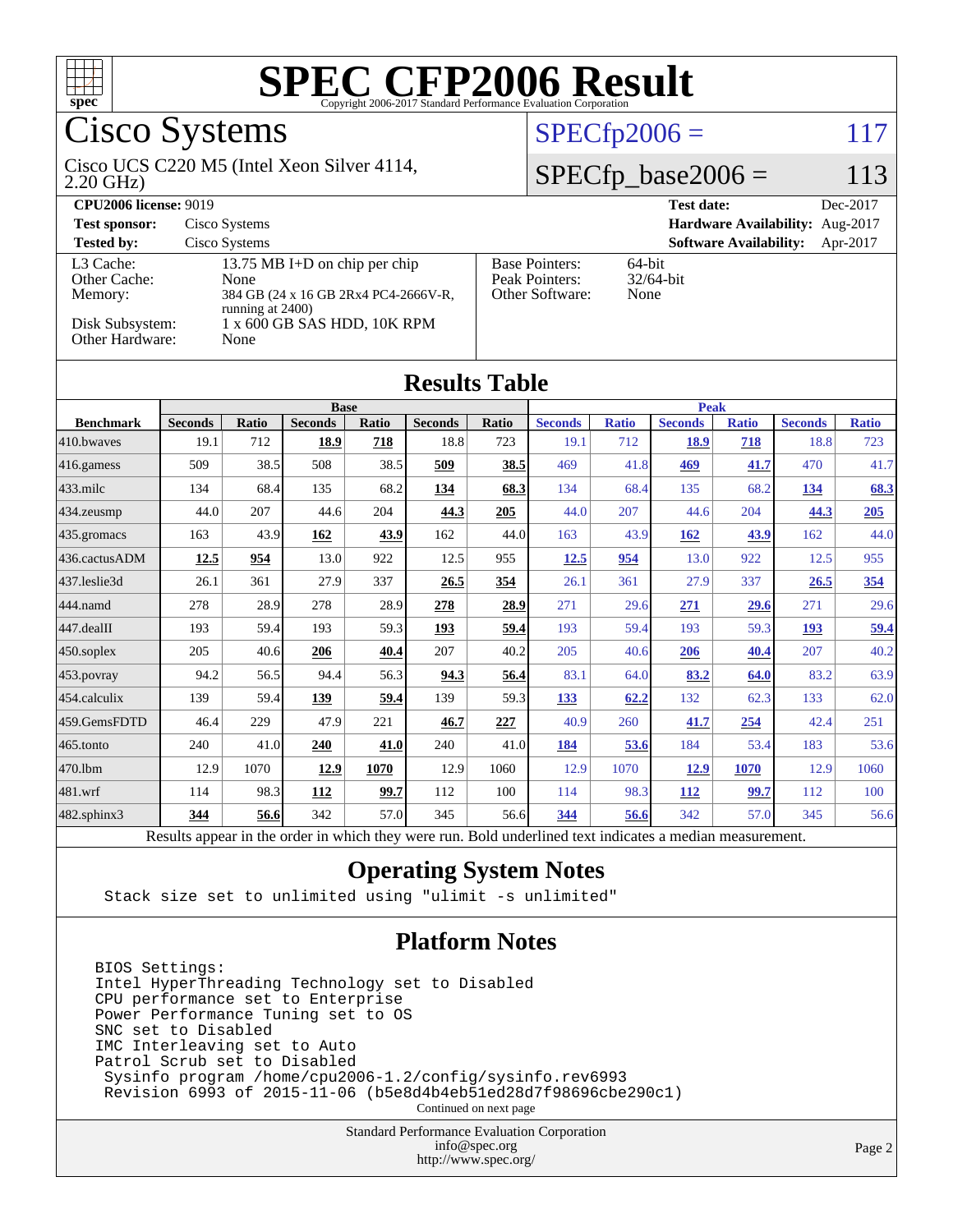

Cisco Systems

 $SPECTp2006 = 117$ 

2.20 GHz) Cisco UCS C220 M5 (Intel Xeon Silver 4114,

 $SPECTp\_base2006 = 113$ 

**[CPU2006 license:](http://www.spec.org/auto/cpu2006/Docs/result-fields.html#CPU2006license)** 9019 **[Test date:](http://www.spec.org/auto/cpu2006/Docs/result-fields.html#Testdate)** Dec-2017 **[Test sponsor:](http://www.spec.org/auto/cpu2006/Docs/result-fields.html#Testsponsor)** Cisco Systems **[Hardware Availability:](http://www.spec.org/auto/cpu2006/Docs/result-fields.html#HardwareAvailability)** Aug-2017 **[Tested by:](http://www.spec.org/auto/cpu2006/Docs/result-fields.html#Testedby)** Cisco Systems **[Software Availability:](http://www.spec.org/auto/cpu2006/Docs/result-fields.html#SoftwareAvailability)** Apr-2017

#### **[Platform Notes \(Continued\)](http://www.spec.org/auto/cpu2006/Docs/result-fields.html#PlatformNotes)**

Standard Performance Evaluation Corporation [info@spec.org](mailto:info@spec.org) <http://www.spec.org/> Page 3 running on linux-79ix Fri Dec 8 06:07:58 2017 This section contains SUT (System Under Test) info as seen by some common utilities. To remove or add to this section, see: <http://www.spec.org/cpu2006/Docs/config.html#sysinfo> From /proc/cpuinfo model name : Intel(R) Xeon(R) Silver 4114 CPU @ 2.20GHz 2 "physical id"s (chips) 20 "processors" cores, siblings (Caution: counting these is hw and system dependent. The following excerpts from /proc/cpuinfo might not be reliable. Use with caution.) cpu cores : 10 siblings : 10 physical 0: cores 0 1 2 3 4 8 9 10 11 12 physical 1: cores 0 1 2 3 4 8 9 10 11 12 cache size : 14080 KB From /proc/meminfo MemTotal: 394653912 kB HugePages\_Total: 0<br>Hugepagesize: 2048 kB Hugepagesize: From /etc/\*release\* /etc/\*version\* SuSE-release: SUSE Linux Enterprise Server 12 (x86\_64) VERSION = 12 PATCHLEVEL = 2 # This file is deprecated and will be removed in a future service pack or release. # Please check /etc/os-release for details about this release. os-release: NAME="SLES" VERSION="12-SP2" VERSION\_ID="12.2" PRETTY\_NAME="SUSE Linux Enterprise Server 12 SP2" ID="sles" ANSI\_COLOR="0;32" CPE\_NAME="cpe:/o:suse:sles:12:sp2" uname -a: Linux linux-79ix 4.4.21-69-default #1 SMP Tue Oct 25 10:58:20 UTC 2016 (9464f67) x86\_64 x86\_64 x86\_64 GNU/Linux run-level 3 Dec 8 06:05 SPEC is set to: /home/cpu2006-1.2 Filesystem Type Size Used Avail Use% Mounted on /dev/sdb7 xfs 416G 118G 299G 29% /home Additional information from dmidecode: Continued on next page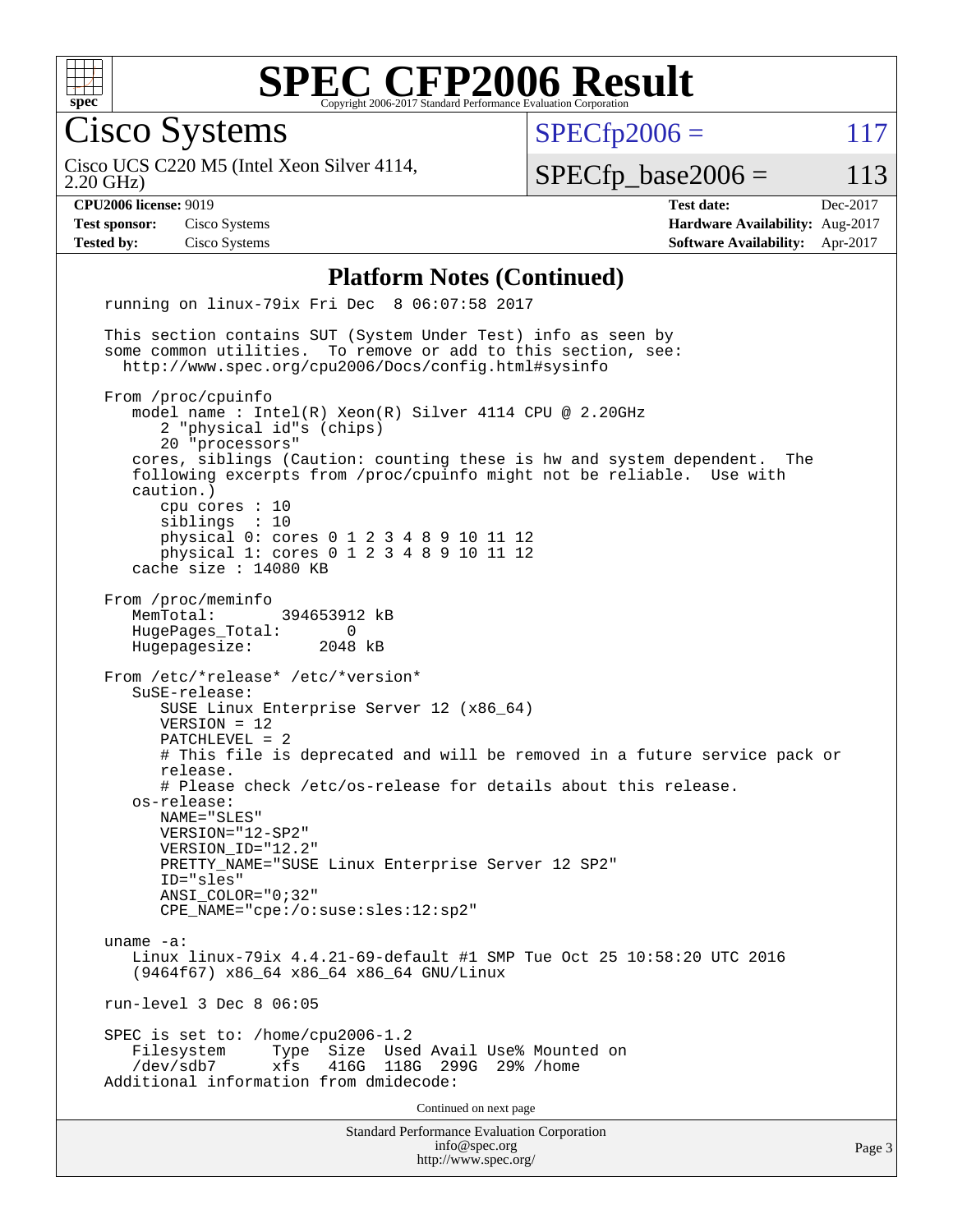

Cisco Systems

 $SPECTp2006 = 117$ 

2.20 GHz) Cisco UCS C220 M5 (Intel Xeon Silver 4114,

### $SPECfp\_base2006 = 113$

**[CPU2006 license:](http://www.spec.org/auto/cpu2006/Docs/result-fields.html#CPU2006license)** 9019 **[Test date:](http://www.spec.org/auto/cpu2006/Docs/result-fields.html#Testdate)** Dec-2017 **[Test sponsor:](http://www.spec.org/auto/cpu2006/Docs/result-fields.html#Testsponsor)** Cisco Systems **[Hardware Availability:](http://www.spec.org/auto/cpu2006/Docs/result-fields.html#HardwareAvailability)** Aug-2017 **[Tested by:](http://www.spec.org/auto/cpu2006/Docs/result-fields.html#Testedby)** Cisco Systems **[Software Availability:](http://www.spec.org/auto/cpu2006/Docs/result-fields.html#SoftwareAvailability)** Apr-2017

#### **[Platform Notes \(Continued\)](http://www.spec.org/auto/cpu2006/Docs/result-fields.html#PlatformNotes)**

 Warning: Use caution when you interpret this section. The 'dmidecode' program reads system data which is "intended to allow hardware to be accurately determined", but the intent may not be met, as there are frequent changes to hardware, firmware, and the "DMTF SMBIOS" standard.

 BIOS Cisco Systems, Inc. C220M5.3.1.1d.0.0615170645 06/15/2017 Memory: 24x 0xCE00 M393A2G40EB2-CTD 16 GB 2 rank 2666 MHz, configured at 2400 MHz

(End of data from sysinfo program)

#### **[General Notes](http://www.spec.org/auto/cpu2006/Docs/result-fields.html#GeneralNotes)**

Environment variables set by runspec before the start of the run: KMP\_AFFINITY = "granularity=fine,compact" LD\_LIBRARY\_PATH = "/home/cpu2006-1.2/lib/ia32:/home/cpu2006-1.2/lib/intel64:/home/cpu2006-1.2/sh10.2" OMP NUM THREADS = "20"

 Binaries compiled on a system with 1x Intel Core i7-4790 CPU + 32GB RAM memory using Redhat Enterprise Linux 7.2 Transparent Huge Pages enabled with: echo always > /sys/kernel/mm/transparent\_hugepage/enabled

## **[Base Compiler Invocation](http://www.spec.org/auto/cpu2006/Docs/result-fields.html#BaseCompilerInvocation)**

[C benchmarks](http://www.spec.org/auto/cpu2006/Docs/result-fields.html#Cbenchmarks): [icc -m64](http://www.spec.org/cpu2006/results/res2017q4/cpu2006-20171211-50981.flags.html#user_CCbase_intel_icc_64bit_bda6cc9af1fdbb0edc3795bac97ada53)

[C++ benchmarks:](http://www.spec.org/auto/cpu2006/Docs/result-fields.html#CXXbenchmarks) [icpc -m64](http://www.spec.org/cpu2006/results/res2017q4/cpu2006-20171211-50981.flags.html#user_CXXbase_intel_icpc_64bit_fc66a5337ce925472a5c54ad6a0de310)

[Fortran benchmarks](http://www.spec.org/auto/cpu2006/Docs/result-fields.html#Fortranbenchmarks): [ifort -m64](http://www.spec.org/cpu2006/results/res2017q4/cpu2006-20171211-50981.flags.html#user_FCbase_intel_ifort_64bit_ee9d0fb25645d0210d97eb0527dcc06e)

[Benchmarks using both Fortran and C](http://www.spec.org/auto/cpu2006/Docs/result-fields.html#BenchmarksusingbothFortranandC): [icc -m64](http://www.spec.org/cpu2006/results/res2017q4/cpu2006-20171211-50981.flags.html#user_CC_FCbase_intel_icc_64bit_bda6cc9af1fdbb0edc3795bac97ada53) [ifort -m64](http://www.spec.org/cpu2006/results/res2017q4/cpu2006-20171211-50981.flags.html#user_CC_FCbase_intel_ifort_64bit_ee9d0fb25645d0210d97eb0527dcc06e)

## **[Base Portability Flags](http://www.spec.org/auto/cpu2006/Docs/result-fields.html#BasePortabilityFlags)**

 410.bwaves: [-DSPEC\\_CPU\\_LP64](http://www.spec.org/cpu2006/results/res2017q4/cpu2006-20171211-50981.flags.html#suite_basePORTABILITY410_bwaves_DSPEC_CPU_LP64) 416.gamess: [-DSPEC\\_CPU\\_LP64](http://www.spec.org/cpu2006/results/res2017q4/cpu2006-20171211-50981.flags.html#suite_basePORTABILITY416_gamess_DSPEC_CPU_LP64) 433.milc: [-DSPEC\\_CPU\\_LP64](http://www.spec.org/cpu2006/results/res2017q4/cpu2006-20171211-50981.flags.html#suite_basePORTABILITY433_milc_DSPEC_CPU_LP64) 434.zeusmp: [-DSPEC\\_CPU\\_LP64](http://www.spec.org/cpu2006/results/res2017q4/cpu2006-20171211-50981.flags.html#suite_basePORTABILITY434_zeusmp_DSPEC_CPU_LP64) 435.gromacs: [-DSPEC\\_CPU\\_LP64](http://www.spec.org/cpu2006/results/res2017q4/cpu2006-20171211-50981.flags.html#suite_basePORTABILITY435_gromacs_DSPEC_CPU_LP64) [-nofor\\_main](http://www.spec.org/cpu2006/results/res2017q4/cpu2006-20171211-50981.flags.html#user_baseLDPORTABILITY435_gromacs_f-nofor_main) 436.cactusADM: [-DSPEC\\_CPU\\_LP64](http://www.spec.org/cpu2006/results/res2017q4/cpu2006-20171211-50981.flags.html#suite_basePORTABILITY436_cactusADM_DSPEC_CPU_LP64) [-nofor\\_main](http://www.spec.org/cpu2006/results/res2017q4/cpu2006-20171211-50981.flags.html#user_baseLDPORTABILITY436_cactusADM_f-nofor_main) 437.leslie3d: [-DSPEC\\_CPU\\_LP64](http://www.spec.org/cpu2006/results/res2017q4/cpu2006-20171211-50981.flags.html#suite_basePORTABILITY437_leslie3d_DSPEC_CPU_LP64)

Continued on next page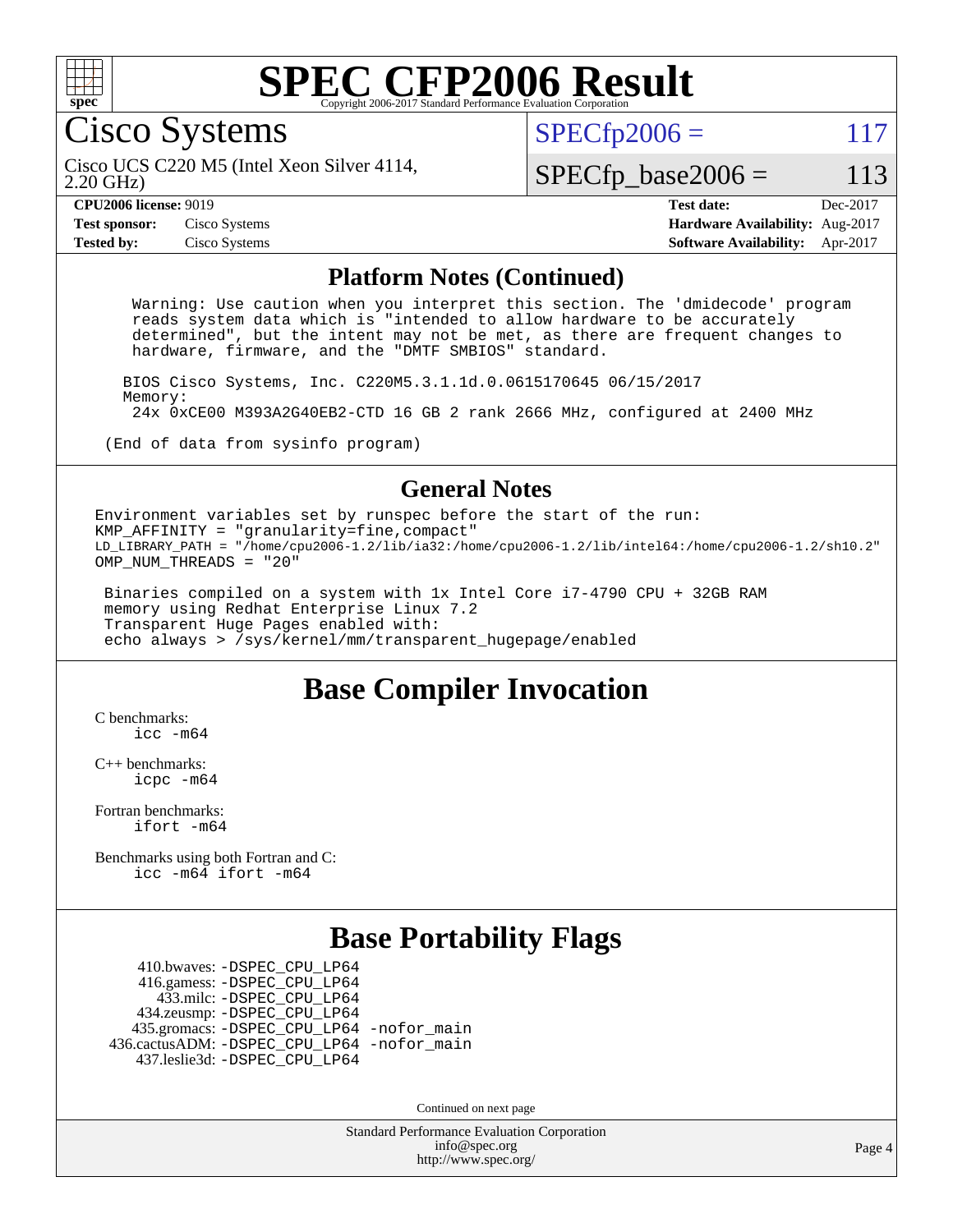

Cisco Systems

2.20 GHz) Cisco UCS C220 M5 (Intel Xeon Silver 4114,  $SPECTp2006 = 117$ 

 $SPECfp\_base2006 = 113$ 

| <b>Test sponsor:</b> | Cisco Systems |
|----------------------|---------------|
| <b>Tested by:</b>    | Cisco Systems |

**[CPU2006 license:](http://www.spec.org/auto/cpu2006/Docs/result-fields.html#CPU2006license)** 9019 **[Test date:](http://www.spec.org/auto/cpu2006/Docs/result-fields.html#Testdate)** Dec-2017 **[Hardware Availability:](http://www.spec.org/auto/cpu2006/Docs/result-fields.html#HardwareAvailability)** Aug-2017 **[Software Availability:](http://www.spec.org/auto/cpu2006/Docs/result-fields.html#SoftwareAvailability)** Apr-2017

## **[Base Portability Flags \(Continued\)](http://www.spec.org/auto/cpu2006/Docs/result-fields.html#BasePortabilityFlags)**

 444.namd: [-DSPEC\\_CPU\\_LP64](http://www.spec.org/cpu2006/results/res2017q4/cpu2006-20171211-50981.flags.html#suite_basePORTABILITY444_namd_DSPEC_CPU_LP64) 447.dealII: [-DSPEC\\_CPU\\_LP64](http://www.spec.org/cpu2006/results/res2017q4/cpu2006-20171211-50981.flags.html#suite_basePORTABILITY447_dealII_DSPEC_CPU_LP64) 450.soplex: [-DSPEC\\_CPU\\_LP64](http://www.spec.org/cpu2006/results/res2017q4/cpu2006-20171211-50981.flags.html#suite_basePORTABILITY450_soplex_DSPEC_CPU_LP64) 453.povray: [-DSPEC\\_CPU\\_LP64](http://www.spec.org/cpu2006/results/res2017q4/cpu2006-20171211-50981.flags.html#suite_basePORTABILITY453_povray_DSPEC_CPU_LP64) 454.calculix: [-DSPEC\\_CPU\\_LP64](http://www.spec.org/cpu2006/results/res2017q4/cpu2006-20171211-50981.flags.html#suite_basePORTABILITY454_calculix_DSPEC_CPU_LP64) [-nofor\\_main](http://www.spec.org/cpu2006/results/res2017q4/cpu2006-20171211-50981.flags.html#user_baseLDPORTABILITY454_calculix_f-nofor_main) 459.GemsFDTD: [-DSPEC\\_CPU\\_LP64](http://www.spec.org/cpu2006/results/res2017q4/cpu2006-20171211-50981.flags.html#suite_basePORTABILITY459_GemsFDTD_DSPEC_CPU_LP64) 465.tonto: [-DSPEC\\_CPU\\_LP64](http://www.spec.org/cpu2006/results/res2017q4/cpu2006-20171211-50981.flags.html#suite_basePORTABILITY465_tonto_DSPEC_CPU_LP64) 470.lbm: [-DSPEC\\_CPU\\_LP64](http://www.spec.org/cpu2006/results/res2017q4/cpu2006-20171211-50981.flags.html#suite_basePORTABILITY470_lbm_DSPEC_CPU_LP64) 482.sphinx3: [-DSPEC\\_CPU\\_LP64](http://www.spec.org/cpu2006/results/res2017q4/cpu2006-20171211-50981.flags.html#suite_basePORTABILITY482_sphinx3_DSPEC_CPU_LP64)

481.wrf: [-DSPEC\\_CPU\\_LP64](http://www.spec.org/cpu2006/results/res2017q4/cpu2006-20171211-50981.flags.html#suite_basePORTABILITY481_wrf_DSPEC_CPU_LP64) [-DSPEC\\_CPU\\_CASE\\_FLAG](http://www.spec.org/cpu2006/results/res2017q4/cpu2006-20171211-50981.flags.html#b481.wrf_baseCPORTABILITY_DSPEC_CPU_CASE_FLAG) [-DSPEC\\_CPU\\_LINUX](http://www.spec.org/cpu2006/results/res2017q4/cpu2006-20171211-50981.flags.html#b481.wrf_baseCPORTABILITY_DSPEC_CPU_LINUX)

#### **[Base Optimization Flags](http://www.spec.org/auto/cpu2006/Docs/result-fields.html#BaseOptimizationFlags)**

[C benchmarks](http://www.spec.org/auto/cpu2006/Docs/result-fields.html#Cbenchmarks):

[-xCORE-AVX2](http://www.spec.org/cpu2006/results/res2017q4/cpu2006-20171211-50981.flags.html#user_CCbase_f-xCORE-AVX2) [-ipo](http://www.spec.org/cpu2006/results/res2017q4/cpu2006-20171211-50981.flags.html#user_CCbase_f-ipo) [-O3](http://www.spec.org/cpu2006/results/res2017q4/cpu2006-20171211-50981.flags.html#user_CCbase_f-O3) [-no-prec-div](http://www.spec.org/cpu2006/results/res2017q4/cpu2006-20171211-50981.flags.html#user_CCbase_f-no-prec-div) [-parallel](http://www.spec.org/cpu2006/results/res2017q4/cpu2006-20171211-50981.flags.html#user_CCbase_f-parallel) [-qopt-prefetch](http://www.spec.org/cpu2006/results/res2017q4/cpu2006-20171211-50981.flags.html#user_CCbase_f-qopt-prefetch)

[C++ benchmarks:](http://www.spec.org/auto/cpu2006/Docs/result-fields.html#CXXbenchmarks) [-xCORE-AVX2](http://www.spec.org/cpu2006/results/res2017q4/cpu2006-20171211-50981.flags.html#user_CXXbase_f-xCORE-AVX2) [-ipo](http://www.spec.org/cpu2006/results/res2017q4/cpu2006-20171211-50981.flags.html#user_CXXbase_f-ipo) [-O3](http://www.spec.org/cpu2006/results/res2017q4/cpu2006-20171211-50981.flags.html#user_CXXbase_f-O3) [-no-prec-div](http://www.spec.org/cpu2006/results/res2017q4/cpu2006-20171211-50981.flags.html#user_CXXbase_f-no-prec-div) [-qopt-prefetch](http://www.spec.org/cpu2006/results/res2017q4/cpu2006-20171211-50981.flags.html#user_CXXbase_f-qopt-prefetch)

[Fortran benchmarks](http://www.spec.org/auto/cpu2006/Docs/result-fields.html#Fortranbenchmarks): [-xCORE-AVX2](http://www.spec.org/cpu2006/results/res2017q4/cpu2006-20171211-50981.flags.html#user_FCbase_f-xCORE-AVX2) [-ipo](http://www.spec.org/cpu2006/results/res2017q4/cpu2006-20171211-50981.flags.html#user_FCbase_f-ipo) [-O3](http://www.spec.org/cpu2006/results/res2017q4/cpu2006-20171211-50981.flags.html#user_FCbase_f-O3) [-no-prec-div](http://www.spec.org/cpu2006/results/res2017q4/cpu2006-20171211-50981.flags.html#user_FCbase_f-no-prec-div) [-parallel](http://www.spec.org/cpu2006/results/res2017q4/cpu2006-20171211-50981.flags.html#user_FCbase_f-parallel) [-qopt-prefetch](http://www.spec.org/cpu2006/results/res2017q4/cpu2006-20171211-50981.flags.html#user_FCbase_f-qopt-prefetch)

[Benchmarks using both Fortran and C](http://www.spec.org/auto/cpu2006/Docs/result-fields.html#BenchmarksusingbothFortranandC): [-xCORE-AVX2](http://www.spec.org/cpu2006/results/res2017q4/cpu2006-20171211-50981.flags.html#user_CC_FCbase_f-xCORE-AVX2) [-ipo](http://www.spec.org/cpu2006/results/res2017q4/cpu2006-20171211-50981.flags.html#user_CC_FCbase_f-ipo) [-O3](http://www.spec.org/cpu2006/results/res2017q4/cpu2006-20171211-50981.flags.html#user_CC_FCbase_f-O3) [-no-prec-div](http://www.spec.org/cpu2006/results/res2017q4/cpu2006-20171211-50981.flags.html#user_CC_FCbase_f-no-prec-div) [-parallel](http://www.spec.org/cpu2006/results/res2017q4/cpu2006-20171211-50981.flags.html#user_CC_FCbase_f-parallel) [-qopt-prefetch](http://www.spec.org/cpu2006/results/res2017q4/cpu2006-20171211-50981.flags.html#user_CC_FCbase_f-qopt-prefetch)

## **[Peak Compiler Invocation](http://www.spec.org/auto/cpu2006/Docs/result-fields.html#PeakCompilerInvocation)**

[C benchmarks](http://www.spec.org/auto/cpu2006/Docs/result-fields.html#Cbenchmarks): [icc -m64](http://www.spec.org/cpu2006/results/res2017q4/cpu2006-20171211-50981.flags.html#user_CCpeak_intel_icc_64bit_bda6cc9af1fdbb0edc3795bac97ada53)

[C++ benchmarks:](http://www.spec.org/auto/cpu2006/Docs/result-fields.html#CXXbenchmarks) [icpc -m64](http://www.spec.org/cpu2006/results/res2017q4/cpu2006-20171211-50981.flags.html#user_CXXpeak_intel_icpc_64bit_fc66a5337ce925472a5c54ad6a0de310)

[Fortran benchmarks](http://www.spec.org/auto/cpu2006/Docs/result-fields.html#Fortranbenchmarks): [ifort -m64](http://www.spec.org/cpu2006/results/res2017q4/cpu2006-20171211-50981.flags.html#user_FCpeak_intel_ifort_64bit_ee9d0fb25645d0210d97eb0527dcc06e)

[Benchmarks using both Fortran and C](http://www.spec.org/auto/cpu2006/Docs/result-fields.html#BenchmarksusingbothFortranandC): [icc -m64](http://www.spec.org/cpu2006/results/res2017q4/cpu2006-20171211-50981.flags.html#user_CC_FCpeak_intel_icc_64bit_bda6cc9af1fdbb0edc3795bac97ada53) [ifort -m64](http://www.spec.org/cpu2006/results/res2017q4/cpu2006-20171211-50981.flags.html#user_CC_FCpeak_intel_ifort_64bit_ee9d0fb25645d0210d97eb0527dcc06e)

## **[Peak Portability Flags](http://www.spec.org/auto/cpu2006/Docs/result-fields.html#PeakPortabilityFlags)**

Same as Base Portability Flags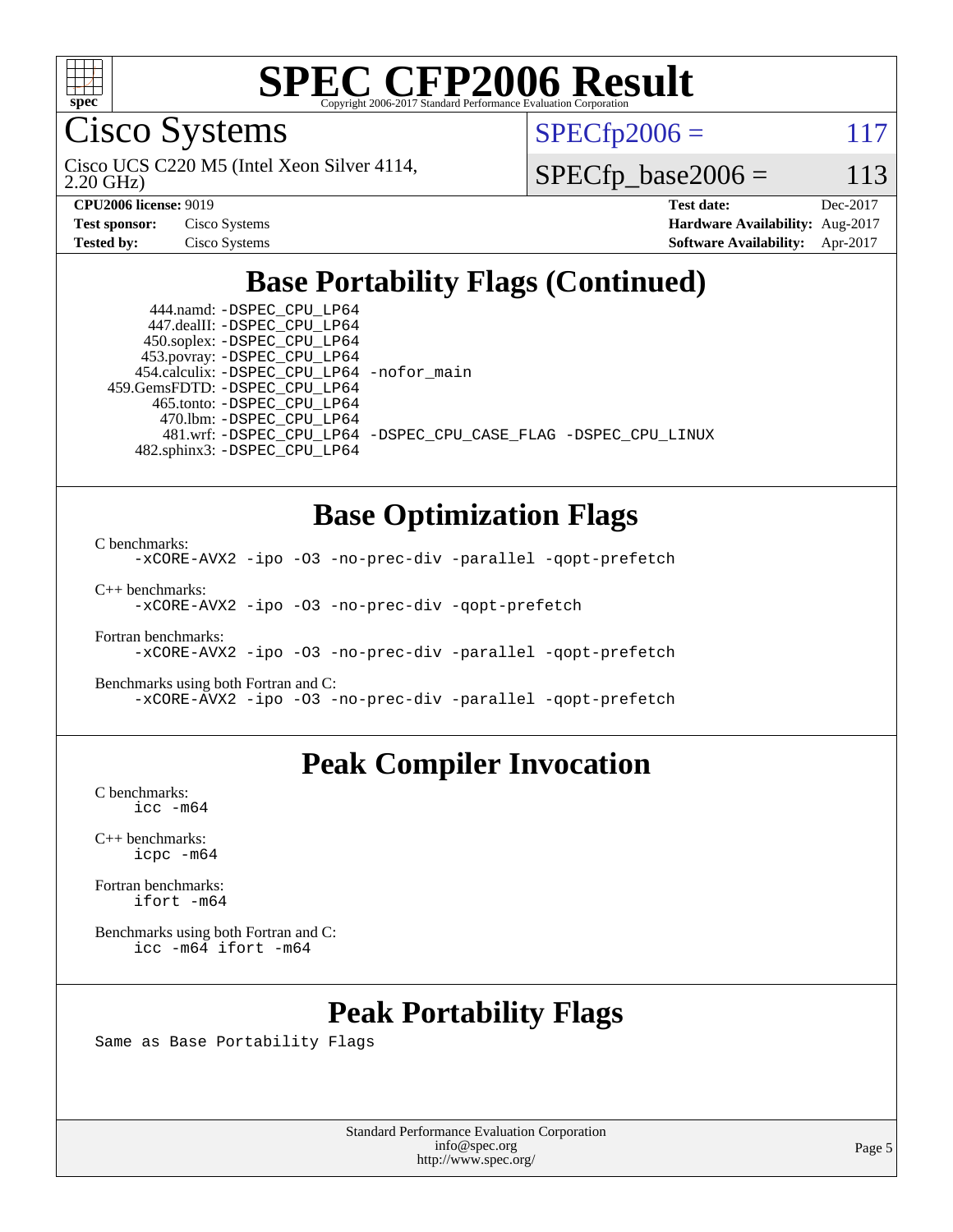

Cisco Systems

 $SPECTp2006 = 117$ 

2.20 GHz) Cisco UCS C220 M5 (Intel Xeon Silver 4114,

#### $SPECfp\_base2006 = 113$

**[CPU2006 license:](http://www.spec.org/auto/cpu2006/Docs/result-fields.html#CPU2006license)** 9019 **[Test date:](http://www.spec.org/auto/cpu2006/Docs/result-fields.html#Testdate)** Dec-2017 **[Test sponsor:](http://www.spec.org/auto/cpu2006/Docs/result-fields.html#Testsponsor)** Cisco Systems **[Hardware Availability:](http://www.spec.org/auto/cpu2006/Docs/result-fields.html#HardwareAvailability)** Aug-2017 **[Tested by:](http://www.spec.org/auto/cpu2006/Docs/result-fields.html#Testedby)** Cisco Systems **[Software Availability:](http://www.spec.org/auto/cpu2006/Docs/result-fields.html#SoftwareAvailability)** Apr-2017

## **[Peak Optimization Flags](http://www.spec.org/auto/cpu2006/Docs/result-fields.html#PeakOptimizationFlags)**

[C benchmarks](http://www.spec.org/auto/cpu2006/Docs/result-fields.html#Cbenchmarks):

433.milc: basepeak = yes

 $470.$ lbm: basepeak = yes

 $482$ .sphinx3: basepeak = yes

[C++ benchmarks:](http://www.spec.org/auto/cpu2006/Docs/result-fields.html#CXXbenchmarks)

 444.namd: [-prof-gen](http://www.spec.org/cpu2006/results/res2017q4/cpu2006-20171211-50981.flags.html#user_peakPASS1_CXXFLAGSPASS1_LDFLAGS444_namd_prof_gen_e43856698f6ca7b7e442dfd80e94a8fc)(pass 1) [-prof-use](http://www.spec.org/cpu2006/results/res2017q4/cpu2006-20171211-50981.flags.html#user_peakPASS2_CXXFLAGSPASS2_LDFLAGS444_namd_prof_use_bccf7792157ff70d64e32fe3e1250b55)(pass 2) [-xCORE-AVX2](http://www.spec.org/cpu2006/results/res2017q4/cpu2006-20171211-50981.flags.html#user_peakPASS2_CXXFLAGSPASS2_LDFLAGS444_namd_f-xCORE-AVX2)(pass 2)  $-par-num-threads=1(pass 1) -ipo(pass 2) -O3(pass 2)$  $-par-num-threads=1(pass 1) -ipo(pass 2) -O3(pass 2)$  $-par-num-threads=1(pass 1) -ipo(pass 2) -O3(pass 2)$  $-par-num-threads=1(pass 1) -ipo(pass 2) -O3(pass 2)$  $-par-num-threads=1(pass 1) -ipo(pass 2) -O3(pass 2)$  $-par-num-threads=1(pass 1) -ipo(pass 2) -O3(pass 2)$ [-no-prec-div](http://www.spec.org/cpu2006/results/res2017q4/cpu2006-20171211-50981.flags.html#user_peakPASS2_CXXFLAGSPASS2_LDFLAGS444_namd_f-no-prec-div)(pass 2) [-fno-alias](http://www.spec.org/cpu2006/results/res2017q4/cpu2006-20171211-50981.flags.html#user_peakCXXOPTIMIZEOPTIMIZE444_namd_f-no-alias_694e77f6c5a51e658e82ccff53a9e63a) [-auto-ilp32](http://www.spec.org/cpu2006/results/res2017q4/cpu2006-20171211-50981.flags.html#user_peakCXXOPTIMIZE444_namd_f-auto-ilp32)

447.dealII: basepeak = yes

 $450$ .soplex: basepeak = yes

 453.povray: [-prof-gen](http://www.spec.org/cpu2006/results/res2017q4/cpu2006-20171211-50981.flags.html#user_peakPASS1_CXXFLAGSPASS1_LDFLAGS453_povray_prof_gen_e43856698f6ca7b7e442dfd80e94a8fc)(pass 1) [-prof-use](http://www.spec.org/cpu2006/results/res2017q4/cpu2006-20171211-50981.flags.html#user_peakPASS2_CXXFLAGSPASS2_LDFLAGS453_povray_prof_use_bccf7792157ff70d64e32fe3e1250b55)(pass 2) [-xCORE-AVX2](http://www.spec.org/cpu2006/results/res2017q4/cpu2006-20171211-50981.flags.html#user_peakPASS2_CXXFLAGSPASS2_LDFLAGS453_povray_f-xCORE-AVX2)(pass 2)  $-par-num-threads=1(pass 1) -ipo(pass 2) -O3(pass 2)$  $-par-num-threads=1(pass 1) -ipo(pass 2) -O3(pass 2)$  $-par-num-threads=1(pass 1) -ipo(pass 2) -O3(pass 2)$  $-par-num-threads=1(pass 1) -ipo(pass 2) -O3(pass 2)$  $-par-num-threads=1(pass 1) -ipo(pass 2) -O3(pass 2)$  $-par-num-threads=1(pass 1) -ipo(pass 2) -O3(pass 2)$ [-no-prec-div](http://www.spec.org/cpu2006/results/res2017q4/cpu2006-20171211-50981.flags.html#user_peakPASS2_CXXFLAGSPASS2_LDFLAGS453_povray_f-no-prec-div)(pass 2) [-unroll4](http://www.spec.org/cpu2006/results/res2017q4/cpu2006-20171211-50981.flags.html#user_peakCXXOPTIMIZE453_povray_f-unroll_4e5e4ed65b7fd20bdcd365bec371b81f) [-ansi-alias](http://www.spec.org/cpu2006/results/res2017q4/cpu2006-20171211-50981.flags.html#user_peakCXXOPTIMIZE453_povray_f-ansi-alias)

[Fortran benchmarks](http://www.spec.org/auto/cpu2006/Docs/result-fields.html#Fortranbenchmarks):

 $410.bwaves: basepeak = yes$ 

 416.gamess: [-prof-gen](http://www.spec.org/cpu2006/results/res2017q4/cpu2006-20171211-50981.flags.html#user_peakPASS1_FFLAGSPASS1_LDFLAGS416_gamess_prof_gen_e43856698f6ca7b7e442dfd80e94a8fc)(pass 1) [-prof-use](http://www.spec.org/cpu2006/results/res2017q4/cpu2006-20171211-50981.flags.html#user_peakPASS2_FFLAGSPASS2_LDFLAGS416_gamess_prof_use_bccf7792157ff70d64e32fe3e1250b55)(pass 2) [-xCORE-AVX2](http://www.spec.org/cpu2006/results/res2017q4/cpu2006-20171211-50981.flags.html#user_peakPASS2_FFLAGSPASS2_LDFLAGS416_gamess_f-xCORE-AVX2)(pass 2)  $-par-num-threads=1(pass 1) -ipo(pass 2) -O3(pass 2)$  $-par-num-threads=1(pass 1) -ipo(pass 2) -O3(pass 2)$  $-par-num-threads=1(pass 1) -ipo(pass 2) -O3(pass 2)$  $-par-num-threads=1(pass 1) -ipo(pass 2) -O3(pass 2)$  $-par-num-threads=1(pass 1) -ipo(pass 2) -O3(pass 2)$  $-par-num-threads=1(pass 1) -ipo(pass 2) -O3(pass 2)$ [-no-prec-div](http://www.spec.org/cpu2006/results/res2017q4/cpu2006-20171211-50981.flags.html#user_peakPASS2_FFLAGSPASS2_LDFLAGS416_gamess_f-no-prec-div)(pass 2) [-unroll2](http://www.spec.org/cpu2006/results/res2017q4/cpu2006-20171211-50981.flags.html#user_peakOPTIMIZE416_gamess_f-unroll_784dae83bebfb236979b41d2422d7ec2) [-inline-level=0](http://www.spec.org/cpu2006/results/res2017q4/cpu2006-20171211-50981.flags.html#user_peakOPTIMIZE416_gamess_f-inline-level_318d07a09274ad25e8d15dbfaa68ba50) [-scalar-rep-](http://www.spec.org/cpu2006/results/res2017q4/cpu2006-20171211-50981.flags.html#user_peakOPTIMIZE416_gamess_f-disablescalarrep_abbcad04450fb118e4809c81d83c8a1d)

 $434$ .zeusmp: basepeak = yes

437.leslie3d: basepeak = yes

 459.GemsFDTD: [-prof-gen](http://www.spec.org/cpu2006/results/res2017q4/cpu2006-20171211-50981.flags.html#user_peakPASS1_FFLAGSPASS1_LDFLAGS459_GemsFDTD_prof_gen_e43856698f6ca7b7e442dfd80e94a8fc)(pass 1) [-prof-use](http://www.spec.org/cpu2006/results/res2017q4/cpu2006-20171211-50981.flags.html#user_peakPASS2_FFLAGSPASS2_LDFLAGS459_GemsFDTD_prof_use_bccf7792157ff70d64e32fe3e1250b55)(pass 2) [-xCORE-AVX2](http://www.spec.org/cpu2006/results/res2017q4/cpu2006-20171211-50981.flags.html#user_peakPASS2_FFLAGSPASS2_LDFLAGS459_GemsFDTD_f-xCORE-AVX2)(pass 2) [-par-num-threads=1](http://www.spec.org/cpu2006/results/res2017q4/cpu2006-20171211-50981.flags.html#user_peakPASS1_FFLAGSPASS1_LDFLAGS459_GemsFDTD_par_num_threads_786a6ff141b4e9e90432e998842df6c2)(pass 1) [-ipo](http://www.spec.org/cpu2006/results/res2017q4/cpu2006-20171211-50981.flags.html#user_peakPASS2_FFLAGSPASS2_LDFLAGS459_GemsFDTD_f-ipo)(pass 2) [-O3](http://www.spec.org/cpu2006/results/res2017q4/cpu2006-20171211-50981.flags.html#user_peakPASS2_FFLAGSPASS2_LDFLAGS459_GemsFDTD_f-O3)(pass 2) [-no-prec-div](http://www.spec.org/cpu2006/results/res2017q4/cpu2006-20171211-50981.flags.html#user_peakPASS2_FFLAGSPASS2_LDFLAGS459_GemsFDTD_f-no-prec-div)(pass 2) [-unroll2](http://www.spec.org/cpu2006/results/res2017q4/cpu2006-20171211-50981.flags.html#user_peakOPTIMIZE459_GemsFDTD_f-unroll_784dae83bebfb236979b41d2422d7ec2) [-inline-level=0](http://www.spec.org/cpu2006/results/res2017q4/cpu2006-20171211-50981.flags.html#user_peakOPTIMIZE459_GemsFDTD_f-inline-level_318d07a09274ad25e8d15dbfaa68ba50) [-qopt-prefetch](http://www.spec.org/cpu2006/results/res2017q4/cpu2006-20171211-50981.flags.html#user_peakOPTIMIZE459_GemsFDTD_f-qopt-prefetch) [-parallel](http://www.spec.org/cpu2006/results/res2017q4/cpu2006-20171211-50981.flags.html#user_peakOPTIMIZE459_GemsFDTD_f-parallel)

 465.tonto: [-prof-gen](http://www.spec.org/cpu2006/results/res2017q4/cpu2006-20171211-50981.flags.html#user_peakPASS1_FFLAGSPASS1_LDFLAGS465_tonto_prof_gen_e43856698f6ca7b7e442dfd80e94a8fc)(pass 1) [-prof-use](http://www.spec.org/cpu2006/results/res2017q4/cpu2006-20171211-50981.flags.html#user_peakPASS2_FFLAGSPASS2_LDFLAGS465_tonto_prof_use_bccf7792157ff70d64e32fe3e1250b55)(pass 2) [-xCORE-AVX2](http://www.spec.org/cpu2006/results/res2017q4/cpu2006-20171211-50981.flags.html#user_peakPASS2_FFLAGSPASS2_LDFLAGS465_tonto_f-xCORE-AVX2)(pass 2)  $-par-num-threads=1(pass 1) -ipo(pass 2) -O3(pass 2)$  $-par-num-threads=1(pass 1) -ipo(pass 2) -O3(pass 2)$  $-par-num-threads=1(pass 1) -ipo(pass 2) -O3(pass 2)$  $-par-num-threads=1(pass 1) -ipo(pass 2) -O3(pass 2)$  $-par-num-threads=1(pass 1) -ipo(pass 2) -O3(pass 2)$  $-par-num-threads=1(pass 1) -ipo(pass 2) -O3(pass 2)$ [-no-prec-div](http://www.spec.org/cpu2006/results/res2017q4/cpu2006-20171211-50981.flags.html#user_peakPASS2_FFLAGSPASS2_LDFLAGS465_tonto_f-no-prec-div)(pass 2) [-inline-calloc](http://www.spec.org/cpu2006/results/res2017q4/cpu2006-20171211-50981.flags.html#user_peakOPTIMIZE465_tonto_f-inline-calloc) [-qopt-malloc-options=3](http://www.spec.org/cpu2006/results/res2017q4/cpu2006-20171211-50981.flags.html#user_peakOPTIMIZE465_tonto_f-qopt-malloc-options_0fcb435012e78f27d57f473818e45fe4) [-auto](http://www.spec.org/cpu2006/results/res2017q4/cpu2006-20171211-50981.flags.html#user_peakOPTIMIZE465_tonto_f-auto) [-unroll4](http://www.spec.org/cpu2006/results/res2017q4/cpu2006-20171211-50981.flags.html#user_peakOPTIMIZE465_tonto_f-unroll_4e5e4ed65b7fd20bdcd365bec371b81f)

[Benchmarks using both Fortran and C](http://www.spec.org/auto/cpu2006/Docs/result-fields.html#BenchmarksusingbothFortranandC):

435.gromacs: basepeak = yes

 $436.cactusADM:basepeak = yes$ 

Continued on next page